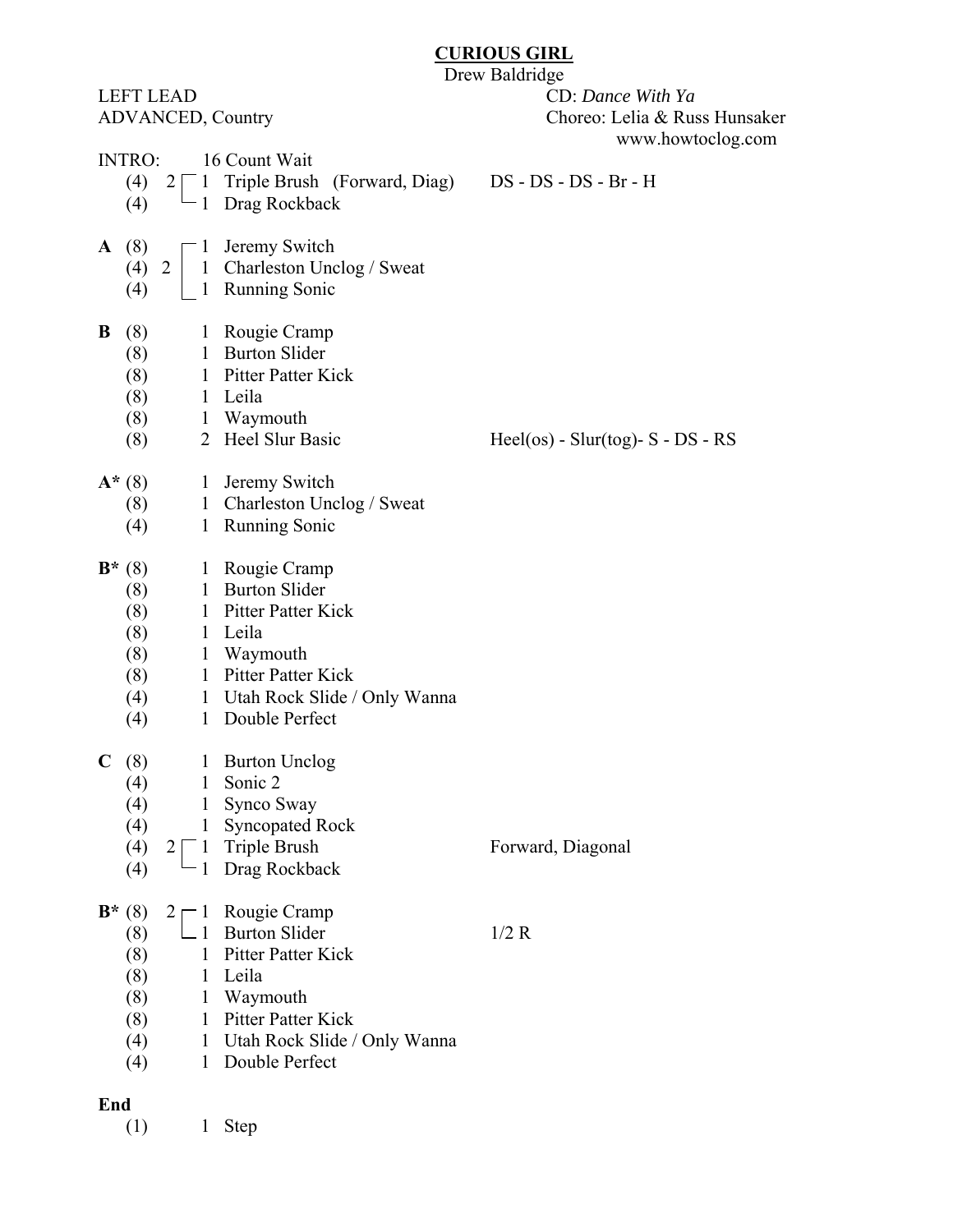| <b>DRAG ROCK BACK:</b>                                                                                                                                                                                                                                                                                                                                         |  |  |  |  |  |  |  |  |  |  |  |  |
|----------------------------------------------------------------------------------------------------------------------------------------------------------------------------------------------------------------------------------------------------------------------------------------------------------------------------------------------------------------|--|--|--|--|--|--|--|--|--|--|--|--|
| DS<br>DR<br><b>RK</b><br>S<br>DR<br>RK<br>S                                                                                                                                                                                                                                                                                                                    |  |  |  |  |  |  |  |  |  |  |  |  |
| L<br>$\mathbf R$<br>$\mathbf{R}$<br>$\mathbb{R}$<br>$\mathbf R$<br>$\mathbf R$<br>L<br>$\overline{2}$<br>$\&$<br>3<br>&1<br>$\&$<br>$\&$<br>$\overline{4}$                                                                                                                                                                                                     |  |  |  |  |  |  |  |  |  |  |  |  |
|                                                                                                                                                                                                                                                                                                                                                                |  |  |  |  |  |  |  |  |  |  |  |  |
| JEREMY SWITCH:                                                                                                                                                                                                                                                                                                                                                 |  |  |  |  |  |  |  |  |  |  |  |  |
| [Lsw b] $(b)$<br>(R xf)<br>(b)                                                                                                                                                                                                                                                                                                                                 |  |  |  |  |  |  |  |  |  |  |  |  |
| <b>HOP</b><br><b>SK</b><br>SK HOP<br>DT<br><b>TAP</b><br>S<br><b>HOP</b><br>S<br><b>BO</b><br>DT<br>$\mathbf R$<br>L<br>L<br>$\mathbf R$<br>L<br>$\mathbf R$<br>L<br>$\mathbf{R}$<br>$\mathbf{R}$<br>L<br>LR                                                                                                                                                   |  |  |  |  |  |  |  |  |  |  |  |  |
| $\overline{2}$<br>$\&$<br>$\overline{3}$<br>$\&$<br>$\overline{4}$<br>&a<br>1e<br>$\&$<br>$\mathbf e$<br>$\mathbf e$<br>$\mathbf{a}$                                                                                                                                                                                                                           |  |  |  |  |  |  |  |  |  |  |  |  |
|                                                                                                                                                                                                                                                                                                                                                                |  |  |  |  |  |  |  |  |  |  |  |  |
| SWITCH (L xf)<br>(f)<br>(f)<br>(b)<br>(b)                                                                                                                                                                                                                                                                                                                      |  |  |  |  |  |  |  |  |  |  |  |  |
| RK<br>DT<br><b>BO</b><br>S<br>S<br><b>TOE</b><br><b>TOE</b><br>S<br>Pause<br>$\mathbf R$<br>LR<br>L<br>L<br>L<br>$\mathbb{R}$<br>$\mathbf R$<br>$\mathbb{R}$                                                                                                                                                                                                   |  |  |  |  |  |  |  |  |  |  |  |  |
| 6<br>5<br>$\&$<br>$\&$<br>a <sub>7</sub><br>$\overline{4}$<br>$\&$<br>$\&$<br>e                                                                                                                                                                                                                                                                                |  |  |  |  |  |  |  |  |  |  |  |  |
| <b>RUNNING SONIC:</b><br><b>CHARLESTON UNCLOG:</b>                                                                                                                                                                                                                                                                                                             |  |  |  |  |  |  |  |  |  |  |  |  |
| (f)<br>(b)<br>(f)                                                                                                                                                                                                                                                                                                                                              |  |  |  |  |  |  |  |  |  |  |  |  |
| DS<br>HE<br>HT/S<br>RK HT/S<br><b>STMP</b><br>S<br>DT<br>S<br>Tch<br>S<br>DT<br>S<br>DT<br>S<br><b>SL</b>                                                                                                                                                                                                                                                      |  |  |  |  |  |  |  |  |  |  |  |  |
| $\mathbf R$<br>$\mathbf L$<br>L<br>$\mathbf R$<br>L L<br>$\mathbf R$<br>L<br>$\mathbf{R}$<br>$\mathbf{R}$<br>$\mathbf R$<br>L<br>L L<br>$\mathbb{R}$<br>R<br>L<br>$\mathbf R$                                                                                                                                                                                  |  |  |  |  |  |  |  |  |  |  |  |  |
| e&<br>8<br>$\&$<br>a <sub>2</sub><br>$\&$<br>$\&$<br>pause 5<br>6e<br>$\&$<br>a <sub>7</sub><br>$\&$<br>$&$ 1<br>a <sub>3</sub><br>$\overline{4}$<br>a<br>$\mathbf e$                                                                                                                                                                                          |  |  |  |  |  |  |  |  |  |  |  |  |
| <b>ROUGIE CRAMP:</b>                                                                                                                                                                                                                                                                                                                                           |  |  |  |  |  |  |  |  |  |  |  |  |
| (xb)<br>(f)<br>$($ os $)$<br>$($ os $)$<br><b>RK</b>                                                                                                                                                                                                                                                                                                           |  |  |  |  |  |  |  |  |  |  |  |  |
| `S<br>DR<br>Toe Toe<br>H<br>S<br>S<br>DS<br>DS<br>TOE<br>S<br>H<br>RK.<br>Toe Toe<br>H<br>H<br>$\mathbf R$<br>$\mathbf R$<br>L<br>$\mathbf{L}$<br>$\mathbf R$<br>L<br>$\mathbf{R}$<br>L<br>$\mathbf R$<br>L<br>$\mathbf R$<br>L<br>L<br>R<br>R<br>L<br>R<br>L                                                                                                  |  |  |  |  |  |  |  |  |  |  |  |  |
| 3<br>5<br>$\overline{7}$<br>$\&$<br>&2<br>$\&$<br>$\&$<br>$\&$<br>$\&$<br>$\&$<br>8<br>&1<br>6<br>$\overline{4}$<br>$\mathbf e$<br>$\rm{a}$<br>a<br>${\bf e}$                                                                                                                                                                                                  |  |  |  |  |  |  |  |  |  |  |  |  |
| <b>BURTON SLIDER:</b>                                                                                                                                                                                                                                                                                                                                          |  |  |  |  |  |  |  |  |  |  |  |  |
| (b) $(xf)$ (b)<br>$(xf)$ $(os)(xb)$ $(xif)$<br>(xf)<br>$(os)$ $(xf)$<br>$(xf)$ (os)<br>(b)                                                                                                                                                                                                                                                                     |  |  |  |  |  |  |  |  |  |  |  |  |
| DR BR S Tap Toe HT<br>PULL<br><b>SK</b><br><b>SK</b><br>S<br>S<br>S<br>S<br>DR<br><b>BR</b><br>S<br>DS<br>DS<br>RK<br>S                                                                                                                                                                                                                                        |  |  |  |  |  |  |  |  |  |  |  |  |
| $\mathbf{L}$<br>L<br>L<br>L<br>$\mathbf R$<br>$\mathbf R$<br>$\mathbf{L}$<br>$\mathbf{L}$<br>$\mathbf R$<br>$\mathbf R$<br>$\mathbf{L}$<br>$\mathbf R$<br>L<br>L<br>$\mathbf R$<br>$\mathbf{R}$<br>$\mathbf R$<br>$\mathbf R$<br>L<br>R<br>$\&$<br>$\overline{2}$<br>3<br>$\&$<br>$\overline{4}$<br>$\&$<br>5<br>&7<br>$\&$<br>8<br>$\&$<br>$\&$<br>6<br>$&$ 1 |  |  |  |  |  |  |  |  |  |  |  |  |
| $\mathbf e$<br>$\rm{a}$<br>${\bf e}$<br>$\rm{a}$<br>${\bf e}$<br>$\rm{a}$                                                                                                                                                                                                                                                                                      |  |  |  |  |  |  |  |  |  |  |  |  |
| PITTER PATTER KICK:                                                                                                                                                                                                                                                                                                                                            |  |  |  |  |  |  |  |  |  |  |  |  |
| $Kk$ os] (f)<br>$(os)$ (f)                                                                                                                                                                                                                                                                                                                                     |  |  |  |  |  |  |  |  |  |  |  |  |
| HT/BA HT/BA<br>Tch<br><b>SL</b><br>Kk<br>Tch<br>SL<br>BA<br>HT/BA<br>HT/BA<br>DT<br>DS<br>Toe SL<br>DT<br>$\mathbf R$<br>L<br>$\mathbf R$<br>$\mathbf R$<br>$\mathbf R$<br>L<br>$\mathbf R$<br>L<br>L<br>$\mathbf R$<br>$\mathbf R$<br>L<br>$\mathbf R$<br>$\mathbb{R}$<br>L<br>L<br>$\mathbf R$<br>L<br>L                                                     |  |  |  |  |  |  |  |  |  |  |  |  |
| $\&$<br>$\overline{2}$<br>$\&$<br>3<br>5<br>$\&$<br>&7<br>$\&$<br>8<br>$\mathbf{1}$<br>$\&$<br>$\overline{4}$<br>&a<br>6<br>&a<br>$\mathbf{a}$<br>$\mathbf{a}$<br>e<br>e                                                                                                                                                                                       |  |  |  |  |  |  |  |  |  |  |  |  |
|                                                                                                                                                                                                                                                                                                                                                                |  |  |  |  |  |  |  |  |  |  |  |  |
| LEILA:                                                                                                                                                                                                                                                                                                                                                         |  |  |  |  |  |  |  |  |  |  |  |  |
| [R up]<br>[KKos] [KKos]<br>(b)<br>(apt)<br>BNC<br>(os)<br>KK<br>(xf)<br>(tog)<br>BNC<br>(tog)<br>TCH<br>DT<br>TÀP<br>DS<br><b>RK</b><br>S<br>HOP<br>BNC<br><b>SL</b><br>pause<br>S<br>pause                                                                                                                                                                    |  |  |  |  |  |  |  |  |  |  |  |  |
| R<br>$\frac{R}{8}$<br>L<br>$\frac{R}{2}$<br>R<br>LR<br>LR<br>LR<br>R<br>L<br>L<br>L<br>$\overline{3}$<br>$\&$<br>$\&$<br>$\&$<br>$\&$<br>&a<br>$\overline{4}$<br>5<br>$\&$<br>&7<br>$\&$<br>6<br>1                                                                                                                                                             |  |  |  |  |  |  |  |  |  |  |  |  |
|                                                                                                                                                                                                                                                                                                                                                                |  |  |  |  |  |  |  |  |  |  |  |  |